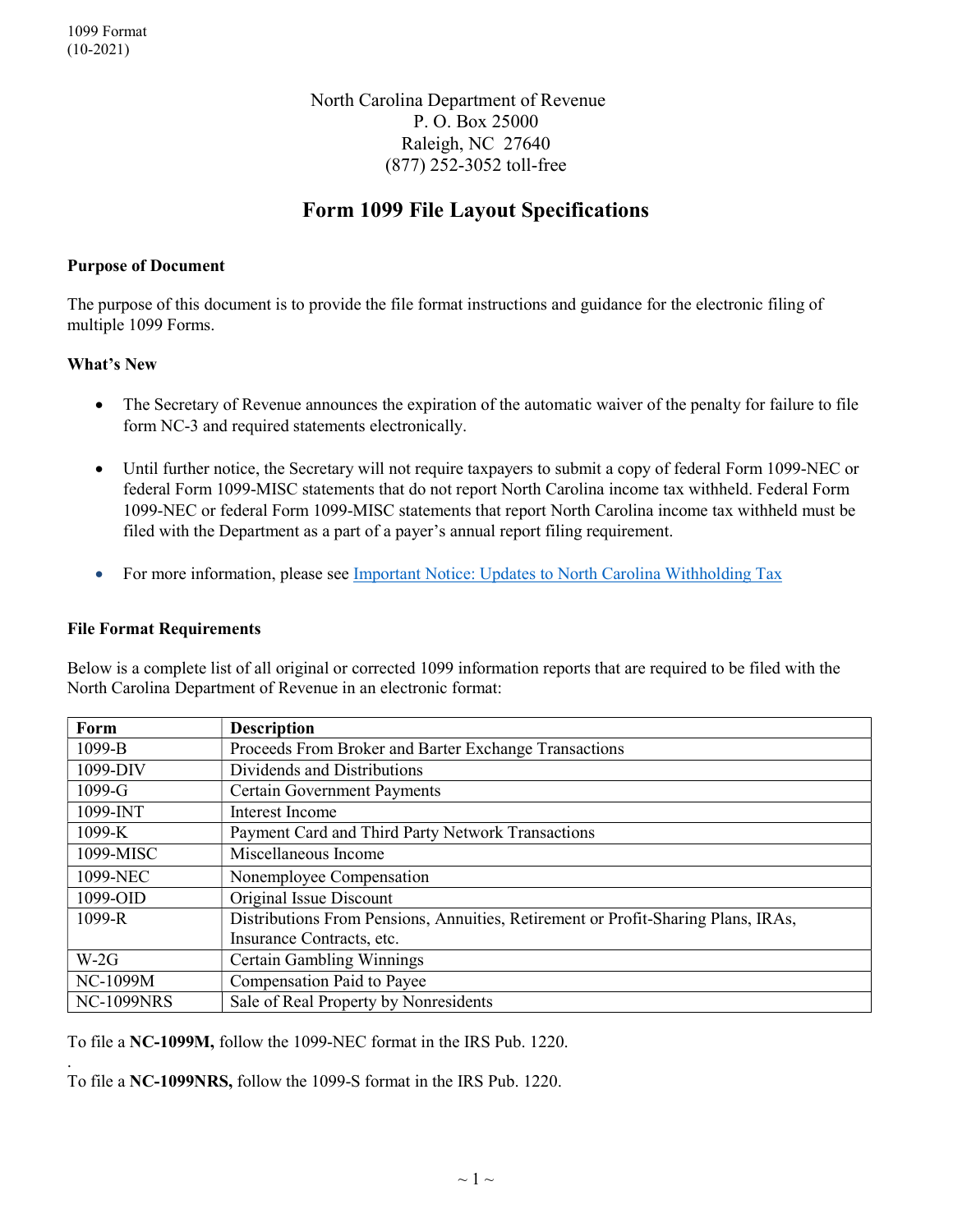- File Format The eNC3 application will only accept text (.txt) files; no other file format extensions will be accepted. Some examples of unacceptable formats include PDF's, MS Word, and MS Excel.
- Testing File Formats Prior to submitting your file, the eNC3 application will allow you to test your file layout and confirm if it's formatted correctly. This will ensure your file will be uploaded successfully without generating an error. Step by step instructions to test file formats can be found our website at https://www.ncdor.gov/documents/how-test-file-formats-using-enc3-portal.
- Naming Convention for Uploaded Files In the root directory, the file name should be "IRSTAX.txt". For each 1099 file that will be uploaded, the file name must be unique. If the 1099 file requires multiple uploads within the same submission, name your files IRSTAX 01.txt, IRSTAX 02.txt, etc. This naming convention is a suggested format, however, if your system requires a different format which includes the date and time of the file, please ensure that the each file name is unique.
- Follow the IRS Publication 1220 in addition to the NCDOR field requirements that are outlined below. The uploaded files must meet the requirements for filing Federal 1099 information as specified in Internal Revenue Service Publication 1220 and the NCDOR 1099 filing requirements below to ensure the files are uploaded successfully.
- Follow the IRS Pub. 1220 for format guidelines for all of the "T" record, "A" record, and "B" record through field position 662.

## **Reminders**

- State Withholding Account Number MUST be numeric; APPLIEDFOR is not a valid entry. Please reference the eNC3 FAQ's for information on how to obtain a withholding account number (if applicable).
- The eNC3 application will only allow current year 2021 and prior years  $2020 \& 2019$  filings.
- Prior year data, original and corrected, must be filed according to these specifications. A separate submission is required for each tax year.
- Please visit the Department's website at https://www.ncdor.gov/taxes/withholding-tax/enc3 for more information.
- "T" Record For position 16-20 Transmitter Control Code (TCC), please ensure the 5 character (alphanumeric) TCC code is entered. This is a required field and the code is assigned by the IRS and not NCDOR.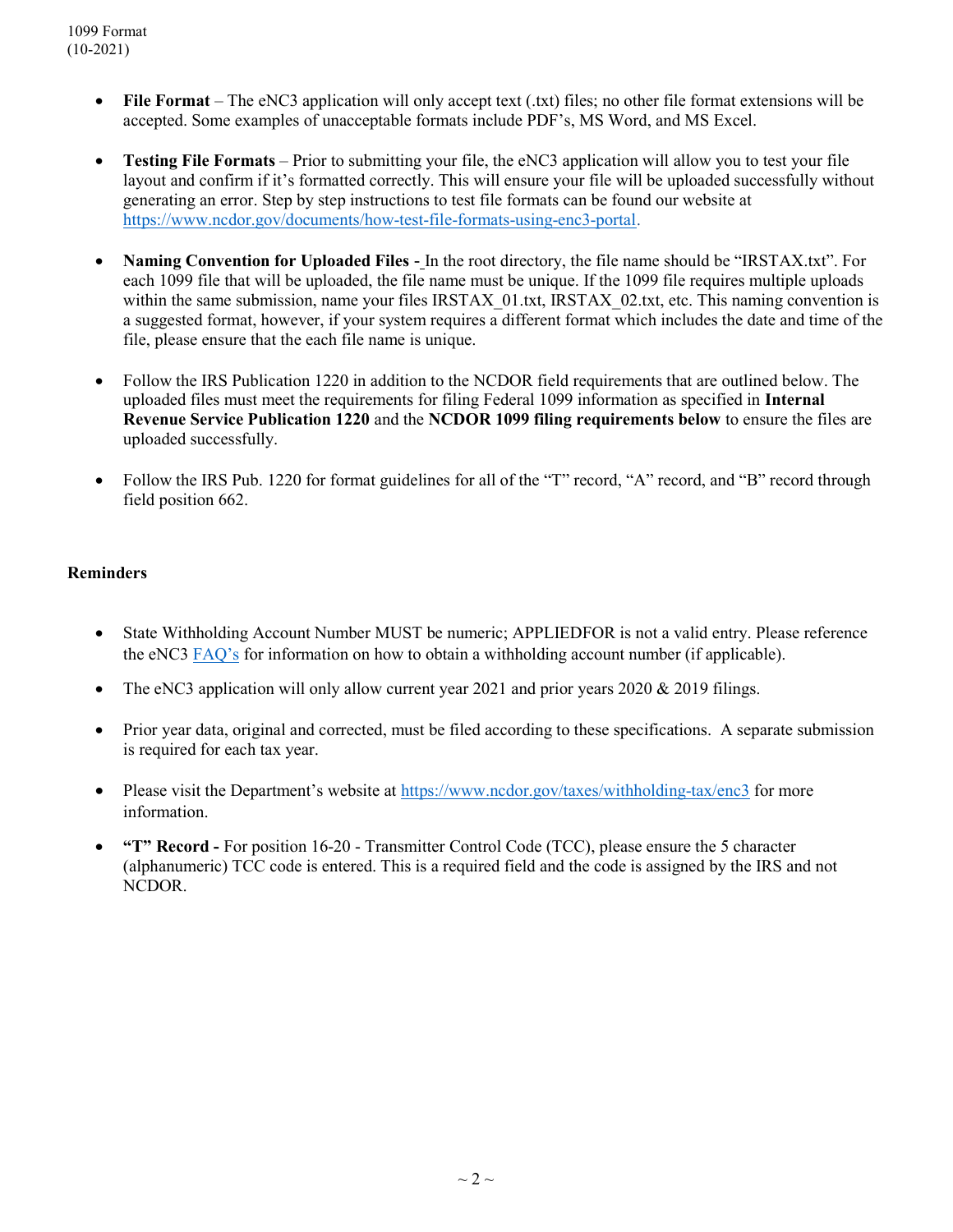# File Layout Specifications

| <b>Record Name: Payee "B" Record</b> |                                                           |                |                                                                                                                                                                                             |                                                                                                                                                                                                              |  |  |
|--------------------------------------|-----------------------------------------------------------|----------------|---------------------------------------------------------------------------------------------------------------------------------------------------------------------------------------------|--------------------------------------------------------------------------------------------------------------------------------------------------------------------------------------------------------------|--|--|
| "B" record<br>Location               | <b>Field Descriptions</b>                                 | Length         | <b>Explanation</b>                                                                                                                                                                          | <b>Required</b>                                                                                                                                                                                              |  |  |
| 11                                   | Type of TIN                                               | $\mathbf{1}$   | Enter code "1" or "2" if the<br>Payee's Taxpayer Identification<br>Number (TIN) is known for<br>positions 12-20. If the Type of<br>TIN and the Payee's TIN are not<br>known, enter a blank. | R - Required if positions 12-20<br>are populated. If the "Type of<br>TIN" is not known, default to<br>the primary TIN type that<br>represents the majority of the<br>TIN's that are included in the<br>file. |  |  |
| $12 - 20$                            | Payee's Taxpayer<br><b>Identification Number</b><br>(TIN) | 9              | Enter the nine-digit TIN of the<br>payee. If this field is populated,<br>the Type of TIN field must be<br>populated with either a "1" or<br>$\lq\lq\lq\lq\lq$                               | If form is NC-1099M, the<br>Payee's TIN is not required if<br>compensation $code = 03$ , but the<br>Payee TIN is required if<br>compensation code = $01, 02, 04$ .                                           |  |  |
| 663-664                              | NC Compensation Paid<br>to Payee (NC-1099M)               | $\overline{2}$ | Use " $M$ " – NC-1099M.<br>Left justify and fill unused<br>positions with blanks.                                                                                                           |                                                                                                                                                                                                              |  |  |
|                                      | Sale of Real Property<br>by Nonresidents<br>(NC-1099NRS)  |                | Use "NR" - NC-1099NRS.                                                                                                                                                                      |                                                                                                                                                                                                              |  |  |
| 665-673                              | State Withholding<br><b>Account Number</b>                | 9              | State income tax withholding<br>account number. Numeric only;<br>"APPLIEDFOR" is not a valid<br>entry for this field.<br>Use for 1099-NEC and NC-<br>1099M                                  |                                                                                                                                                                                                              |  |  |
| 674                                  | Vested (1099-R-NC<br>Dept. of State<br>Treasurer)         | 1              | "V" ONLY for NC Dept. of<br><b>State Treasurer</b>                                                                                                                                          |                                                                                                                                                                                                              |  |  |
| 675-686                              | County                                                    | 12             | For NC-1099NRS ONLY.<br>County in which property was<br>sold.                                                                                                                               |                                                                                                                                                                                                              |  |  |
| 687                                  | Primary Residence                                         | $\mathbf{1}$   | For NC-1099NRS ONLY.<br>Use "Y" - If property was<br>primary residence; otherwise use<br>$\lq N$ .                                                                                          |                                                                                                                                                                                                              |  |  |
| 688-689                              | <b>State</b>                                              | $\overline{2}$ | State Abbreviation for tax<br>withholding.                                                                                                                                                  |                                                                                                                                                                                                              |  |  |